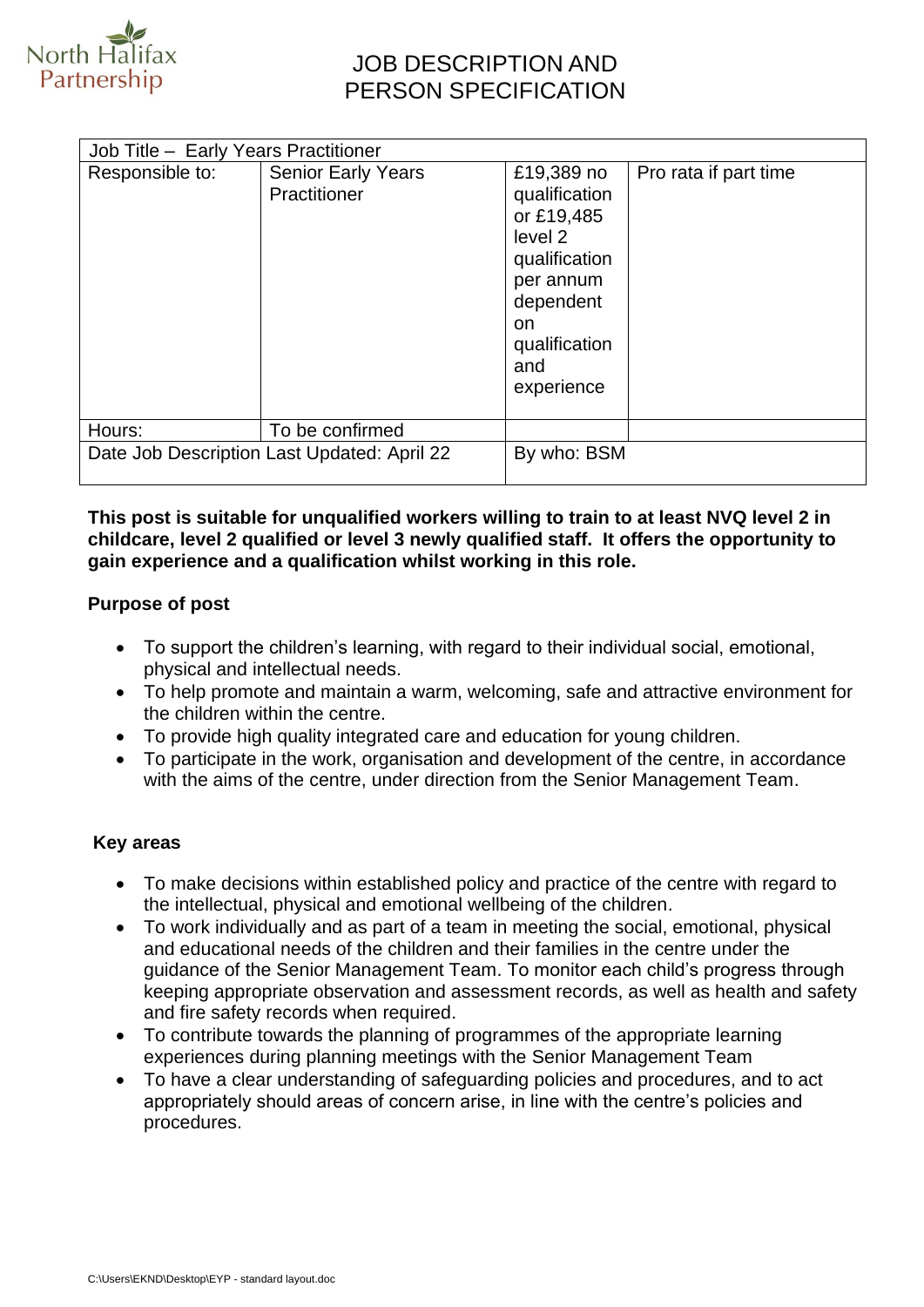### **Responsibilities**

• Supervisory responsibility for the children in the centre.

#### **Main duties**

- To participate in the development of day-to-day running of the centre and provide a warm, welcoming and secure environment in line with the current Child welfare requirements.
- To work in partnership with parents and carers in the care of their children and to encourage participation in centre activities.
- To offer support, advice and guidance to parents and carers when appropriate.
- To encourage the involvement of the local community in centre activities.
- To assist in preparing reports for the Senior Management Team that may be required for other agencies, as requested.
- To assist in the liaison with other professional staff involved in meeting the needs of the child.
- To attend and contribute to team meetings, discussions and case conferences as appropriate.
- To keep up to date with current legislation and childcare practice, and attend training as required.

### *Any other duties and responsibilities appropriate and relevant to the post, including:*

- To ensure that the Children's Centre's Equal Opportunities policies are proactively implemented so as to promote inclusion, equality and valuing diversity throughout all aspects of the Children's Centre.
- To perform the duties specified and other duties as required from time to time under the guidance of the Area Management Team or line manager.
- To have a clear understanding of safeguarding policies and procedures and to act appropriately should areas of concern arise, in line with the North Halifax Partnership (NHP) policies and procedures.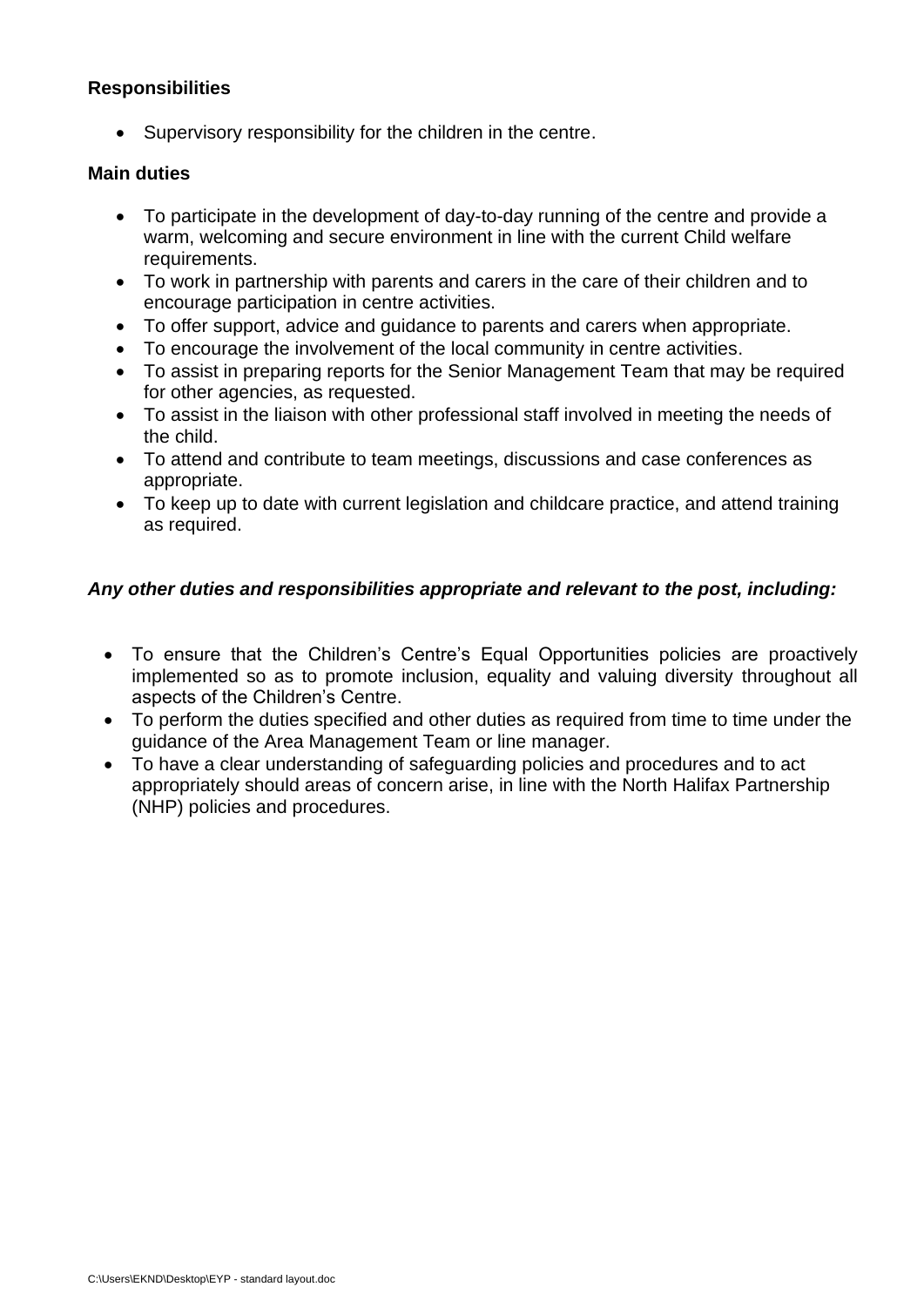

# PERSON SPECIFICATION

*North Halifax Partnership Ltd is an equal opportunity employer. We are committed to safeguarding and promoting the welfare of children and we expect all staff and volunteers to share this commitment. A disclosure and barring service check is undertaken for all staff – a caution or conviction does not automatically prevent an offer of a job and any issue may be discussed with a prospective employee.*

| <b>POST TITLE:</b>           |                                                                    | <b>Early Years Practitioner</b>                                                                                                                                                                                                                                                                                                                                                                                                              |  |
|------------------------------|--------------------------------------------------------------------|----------------------------------------------------------------------------------------------------------------------------------------------------------------------------------------------------------------------------------------------------------------------------------------------------------------------------------------------------------------------------------------------------------------------------------------------|--|
| <b>Criteria</b><br><b>No</b> | <b>Attributes</b>                                                  | <b>Criteria</b>                                                                                                                                                                                                                                                                                                                                                                                                                              |  |
|                              | <b>Relevant</b><br><b>Experience</b>                               | <b>Essential</b><br>Experience of working in an early years setting.<br>$\bullet$<br>• Knowledge of the developmental needs of babies and young children.<br><b>Desirable</b><br>Experience and understanding of the developmental needs of babies and young children.<br>Knowledge of key worker systems and record keeping.<br>Experience of working in partnership with other agencies.<br>Awareness of the needs of the local community. |  |
|                              | Education,<br>qualifications<br>and Training<br><b>Attainments</b> | <b>Essential</b><br>Willingness to undertake training including a recognised early year's qualification.                                                                                                                                                                                                                                                                                                                                     |  |